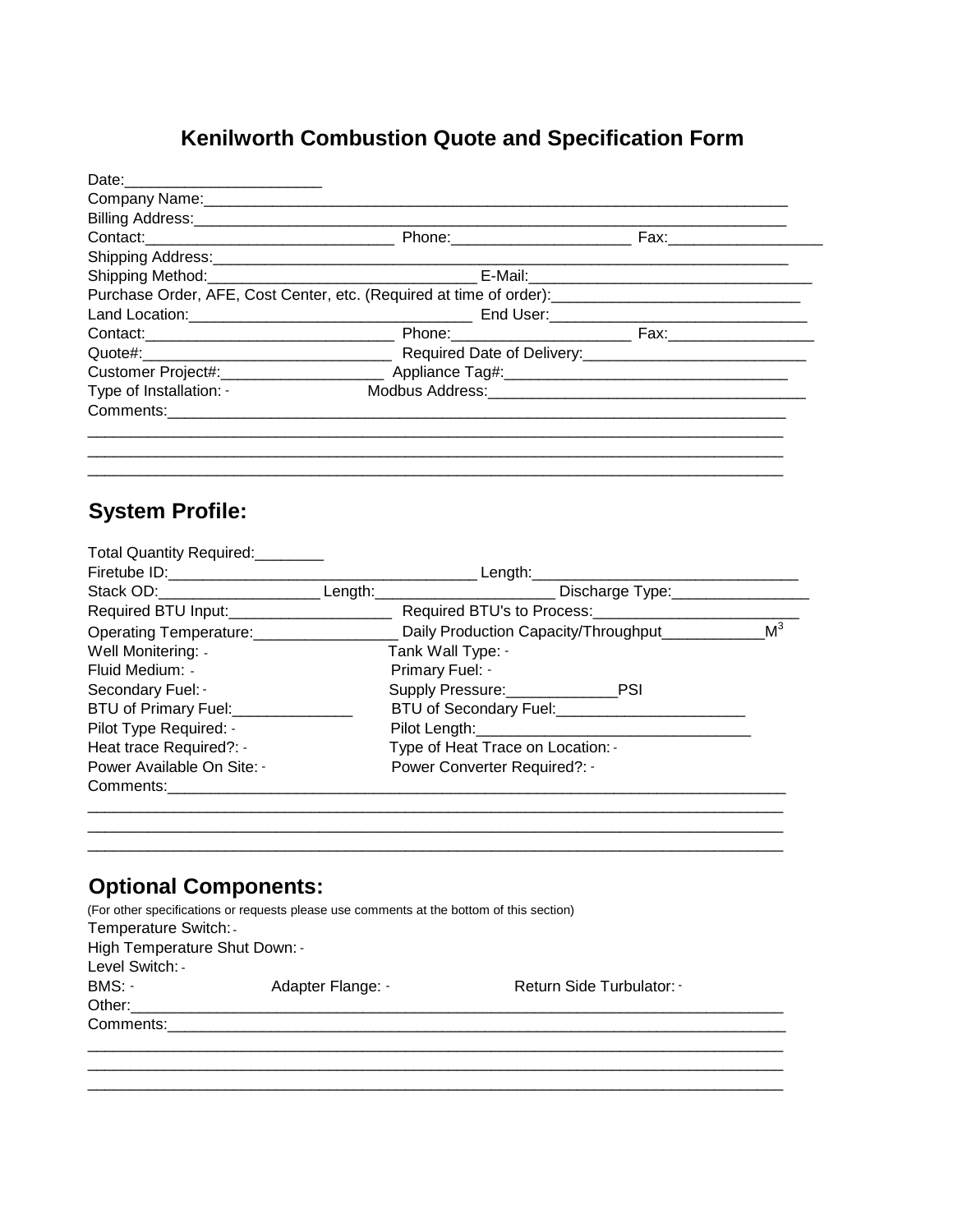## **Installation Options:**

Kenilworth Combustion required for installation of PHM: - Kenilworth Combustion required for start up and commissioning: - Kenilworth Combustion required to train staff: - Engineer Field Inspection/Approval required: - Gasfitter required for permit and inspection: -Additional Comments:\_\_\_\_\_\_\_\_\_\_\_\_\_\_\_\_\_\_\_\_\_\_\_\_\_\_\_\_\_\_\_\_\_\_\_\_\_\_\_\_\_\_\_\_\_\_\_\_\_\_\_\_\_\_\_\_\_\_\_\_\_\_\_\_\_

\_\_\_\_\_\_\_\_\_\_\_\_\_\_\_\_\_\_\_\_\_\_\_\_\_\_\_\_\_\_\_\_\_\_\_\_\_\_\_\_\_\_\_\_\_\_\_\_\_\_\_\_\_\_\_\_\_\_\_\_\_\_\_\_\_\_\_\_\_\_\_\_\_\_\_\_\_\_\_\_\_\_\_ Engineering Field Approval Shipping Address:

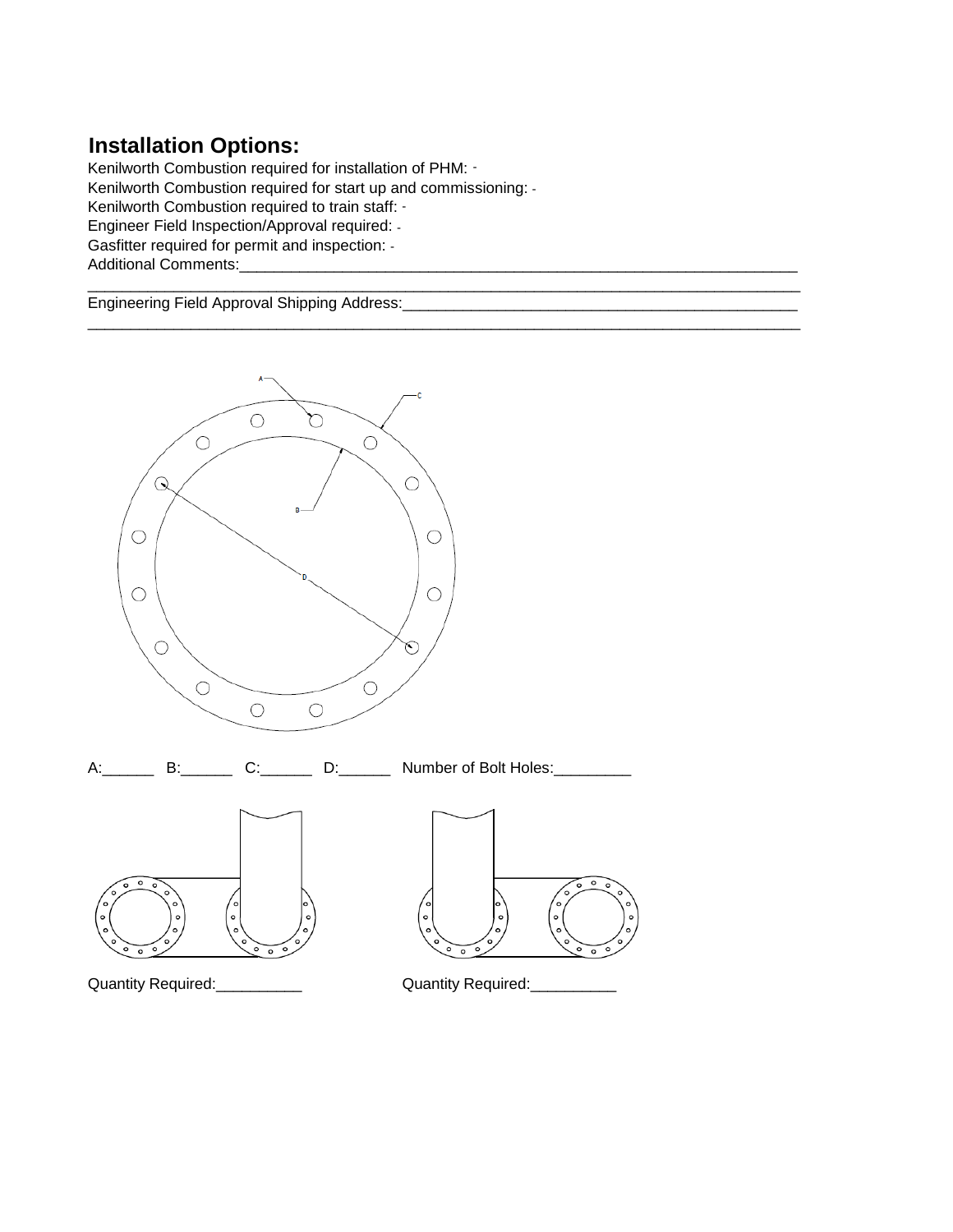